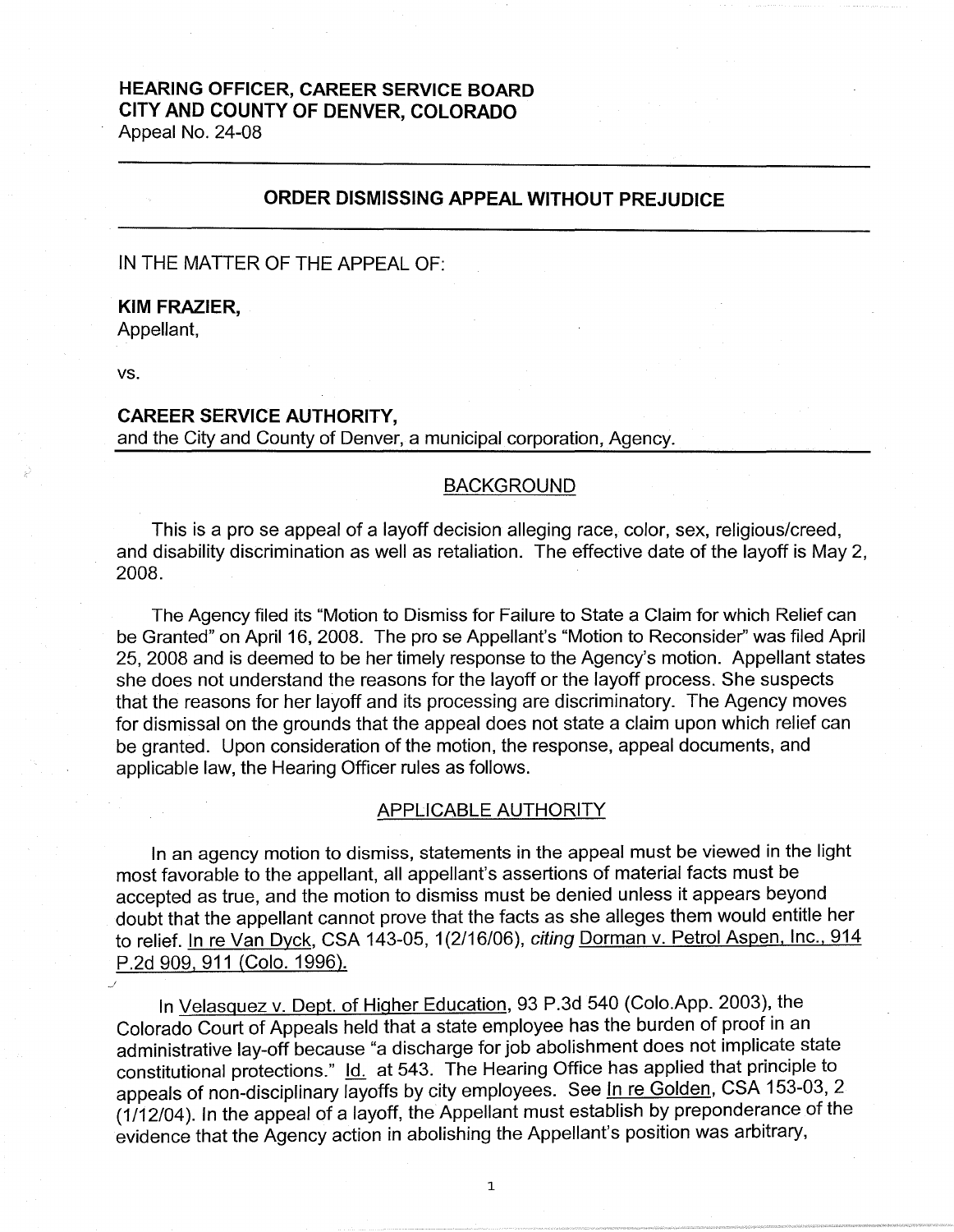capricious and without rational basis or foundation. In re Nguyen, CSA 169-03 (2/18/04 ).

### AGENCY'S CLAIMS

The Agency basis its motion upon the following claims.

1. The Appellant has designated no witnesses.

2. The only exhibit endorsed by the Appellant is the Agency's Entry of Appearance.

3. Without witnesses or exhibits the Appellant cannot meet her burden of proof on any claim.

### **APPELLANT'S RESPONSE**

The Appellant responded as follows.

1. Burden of Proof.

The Appellant seeks to change the burden of proof from her to the Agency. For reasons stated above, the burden of proof for layoff and discrimination claims lies with the Appellant. See also In re Roberts, CSA 179-04, 5 (6/29/05), citing McDonnell Douglas v. Green, 411 U.S. 792 (1973). Therefore this claim is denied.

2. Discrimination.

Intentional discrimination under CSR§ 15-101 is proven by evidence of 1) membership in a protected class, 2) an adverse employment action, and 3) evidence that supports an inference that discrimination caused the adverse employment action. In re Johnson, CSA 135-05, 3(3/10/06).

In support of her claims of discrimination based on color, race, and sex, Appellant states that she was "the only Black female in Administration." While Appellant established the first two prongs of a claim of intentional discrimination, even when viewed in the light most favorable to her, she did not state a claim linking her color or race to an adverse agency action, without which her color and race discrimination claims fail.

Appellant asserts that she had incurred work related injuries but does not relate her disability to an adverse agency action.

Appellant states she is over the age of 40. However, she has not provided a claim supporting an inference that age discrimination played a part in the layoff.

In support of her allegations of discrimination based on religion and creed, Appellant did not provide evidence of membership in a protected class.

3. Retaliation.

A retaliation appeal must allege that the Agency retaliated because Appellant engaged in some protected activity. CSR § 15-106. Appellant has failed to do so.